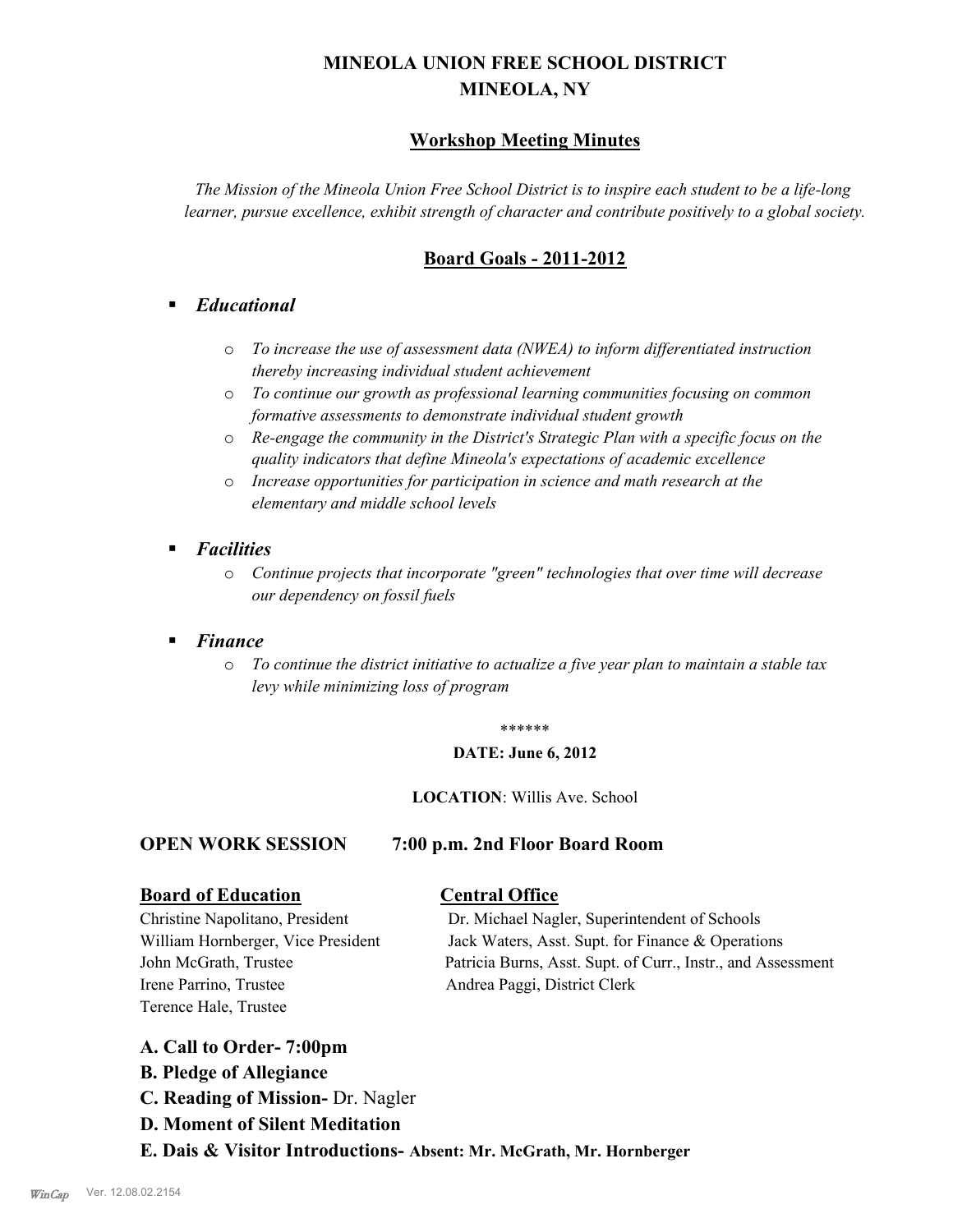# **F. High School Student Organization Report**

Dr. Nagler stated that there is no representative tonight, but reported that this is a very busy week for the seniors. He stated that the events of this week include: the boat trip, senior awards breakfast and the prom. Classes end Friday at the high school and regents begin next week.

# **G. Old Business**

Ms. Napolitano asked if there was any old business. Ms. Parrino asked if the Loop committee has met yet. The Superintendent stated that the committee met once at Jackson Avenue and made some recommendations. He stated that he brought the recommendations to the architects and the next meeting is scheduled for 6/13 at Jackson Avenue. The Superintendent stated that he hopes to be able to present at the 6/21 meeting. Ms. Napolitano asked for an update of Hampton Street. The Superintendent stated that he did a walk through last Friday and the job is on schedule. The windows are going in now; furniture is expected in mid- July; there is a back order on two large windows and some roof material.

# **H. New Business**

# **Policy - First Reading of Policy #5330 - Dignity for All Students**

**RESOLUTION #77 - BE IT RESOLVED** that the Board of Education of the Mineola Union Free School District waives the first formal reading of Policy #5330 (Dignity for All Students) due to its availability on the information table.

**Motion:** Terence Hale **Second:** Irene Parrino

Discussion: Dr. Nagler explained that there will be a presentation later on in the meeting to discuss this policy and he added that we are required to have this in place by July 1st.

| Yes: | Terence Hale         | No: | None |  |
|------|----------------------|-----|------|--|
|      | Irene Parrino        |     |      |  |
|      | Christine Napolitano |     |      |  |

**Passed:** Yes

# **Policy - First Reading of Policy # 5340 - Civility, Citizenship and Character Education**

**RESOLUTION # 78- BE IT RESOLVED** that the Board of Education of the Mineola Union Free School District waives the first formal reading of Policy #5340 (Civility, Citizenship and Character Education) due to its availability on the information table. **Motion:** Terence Hale **Second:** Irene Parrino

Discussion: Dr. Nagler explained that there will be a presentation later on in the meeting to discuss this policy and he added that we are required to have this in place by July 1st.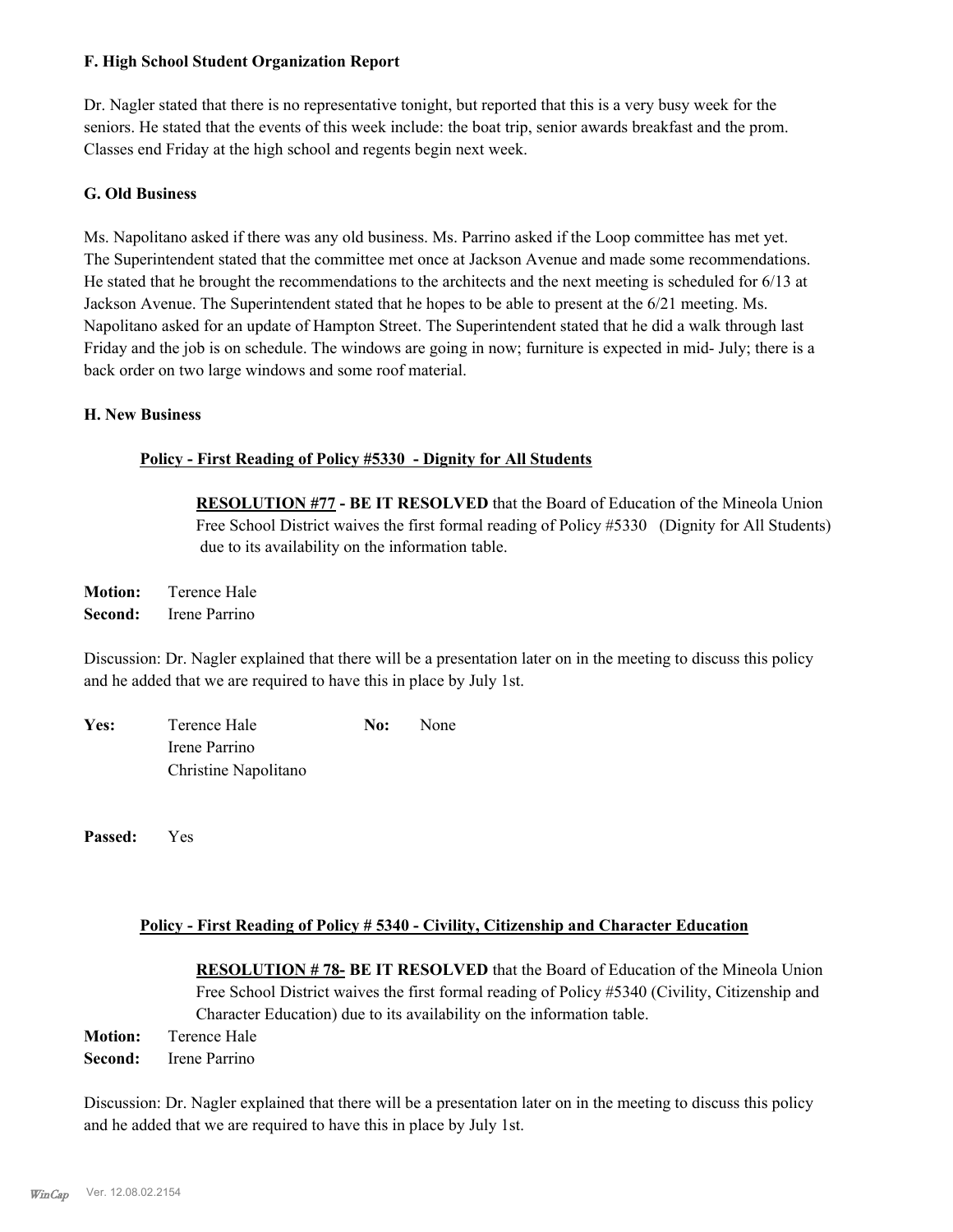#### **Passed:** Yes

#### **I. Consensus Agenda**

**RESOLUTION #79-BE IT RESOLVED** that the Board of Education approves the consensus agenda items I.1.a. through I.4.a.2, as presented.

**Motion:** Terence Hale **Second:** Irene Parrino

Discussion: Ms. Parrino asked for clarification of the funding of the Music program. The Superintendent stated that the program is self-funded and parents pay for their child to attend. The teacher's salary is set by the bargaining unit and the stipend is the maximum that they will receive. The Superintendent stated that this evening four individuals will be receiving tenure and he would like to take this time to acknowledge them. Dr. Nagler introduced Sharon Macken, Chief Information Officer, and stated that she started here as an intern more than three years ago. The Superintendent stated that Ms. Macken has a good work ethic and is involved in NWEA. He stated that he is proud to have found her. Ms. Burns added that Sharon is a pleasure to work with. The Superintendent introduces Mr. Barth, Middle School principal, to speak about the next individual. Mr. Barth stated that it is a pleasure to speak on behalf of Marc Ratner, whose father established the music department at Mineola. Mr. Barth stated that Marc provides the kids opportunities to be open to music creativity and is well respected by his peers. The Superintendent stated that Marc doesn't look like his dad and is very different than him. Marc is very good with his classes and the music exploration class offers kids a new perspective. The Superintendent stated that he is happy to have him here. Next, Mr. Escobar, high school principal, and Mr. Desire, Math IL, introduced Bette Sloane. Mr. Escobar stated that Bette is an integral part of the math program and always goes above and beyond what is required of her. He stated that she is very enthusiastic and helped with the 8th grade transition to the high school. Bette engages her students and willing to try new things. Mr. Escobar stated that Bette did a project combining principals of geometry and art and brought students to the met; this has become part of the math program. Ms. Sloane is also a thespian of the arts and without compensation helped with the fall production. The Superintendent stated that Ms. Sloane's enthusiasm and bubbliness is infectious and over the top. He stated that she is very into the arts and creative. She weaves the arts into math and has been able to get other teachers to do so as well. The Superintendent is proud to bring her onto the staff. The last individual, Patricio Romero, psychologist, was introduced by Mr. Escobar and Mr.Puccio. Mr. Escobar stated that Mr. Romero has worked as the psychologist for a few years and goes the extra mile to help students. Mr. Escobar shared a story with the board; he stated that two years ago a student passed away and students wanted to have a candlelight vigil. Mr. Escobar was concerned about how to handle this situation and he stated that Dr. Romero came without being asked to do so and stayed until the last student left.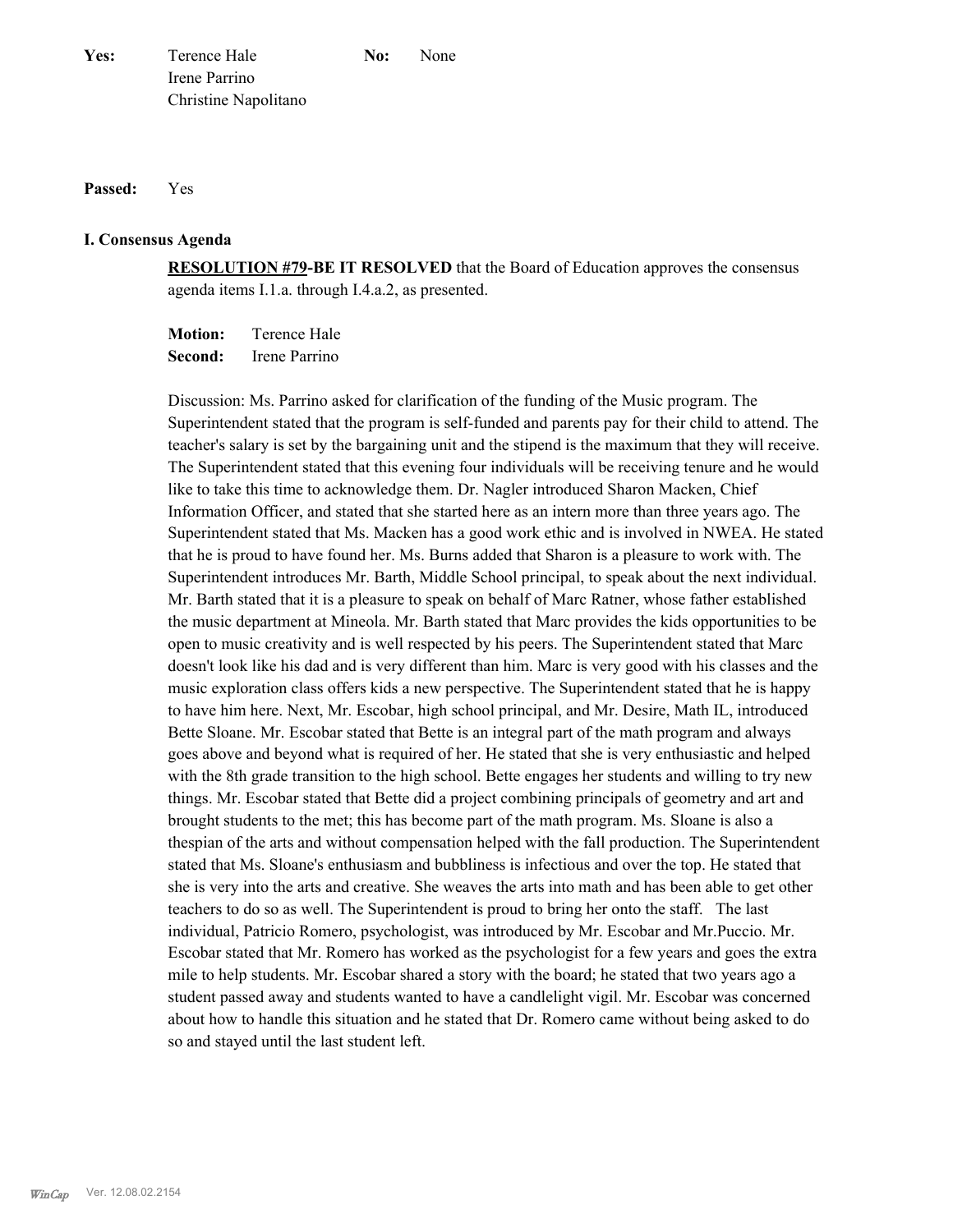Mr. Escobar stated that he did that on his own and was very professional. He is very happy to give Dr. Romero tenure. The Superintendent stated that he got to know Dr. Romero when he acted as advocate for three students, with whom Dr. Nagler was dealing with. He stated that he was impressed with Dr. Romero's ability to do his job. This is the type of individual that Dr. Nagler wants in our district. There was a short break for photos (7:35- 7:45pm). After returning from the short break, the Superintendent introduced the new Director of Pupil Services, Catherine Maiman and welcomed her to Mineola. There was no further discussion and the Board was polled.

Yes: Terence Hale **No:** None Irene Parrino Christine Napolitano

**Passed:** Yes

# 1. **Accepting of Minutes**

That the Board of Education accepts the minutes of February 16, 2012 Business Meeting and March 1,2012 Workshop Meeting as presented. a.

# 2. **Instruction**

Appointment(S) Sub Teacher per diem a.

> The Board of Education accepts the following individual(s) as Per Diem Substitute Teacher(s) for the current school year, at a daily rate of \$100.00 per day; and retirees at a daily rate of \$125.00 per day.:

- 1. Jaclyn M. Petrowski Mathematics 7-12
- 2. Alona Klein Mathematics 7-12

b.

- 3. Christopher Weidlein Social Studies 7-12
- 4. Danielle M. Holler Childhood Education (Grades 1-6)
	- Appointment(S) Tenure

That the Board of Education approve the recommendation of the Superintendent of Schools to appoint the following Teachers to tenure:

|    | <b>EMPLOYEE</b>    | <b>TENURE AREA</b>               | <b>EFFECTIVE</b> | <b>SCHOOL</b>            |
|----|--------------------|----------------------------------|------------------|--------------------------|
|    | <b>NAME</b>        |                                  | <b>DATE</b>      |                          |
| 1. | Patricio A. Romero | Psychologist                     | 09/01/2012       | Mineola High School      |
| 2. | Bette Sloane       | Mathematics                      | 09/01/2012       | Mineola High School      |
| 3. | Sharon A. Macken   | <b>School District</b><br>Leader | 07/01/2012       | Central Office           |
| 4  | Marc B. Ratner     | Music                            | 09/01/2012       | Mineola Middle<br>School |

#### Appointment(S) Summer Music c.

That the Board of Education approves a self funded Summer Music Program, (Salary, hourly summer wages are based on the MTA contractual rates):

|               | EMPLOYEE NAME   | STEP | <b>STIPEND</b> |
|---------------|-----------------|------|----------------|
| Summer School | Kristin Frazer  | N/A  | \$3,646.68     |
| Teacher       |                 |      |                |
| Summer School | Mark J. Bennett | N/A  | \$3,646.68     |
| Teacher       |                 |      |                |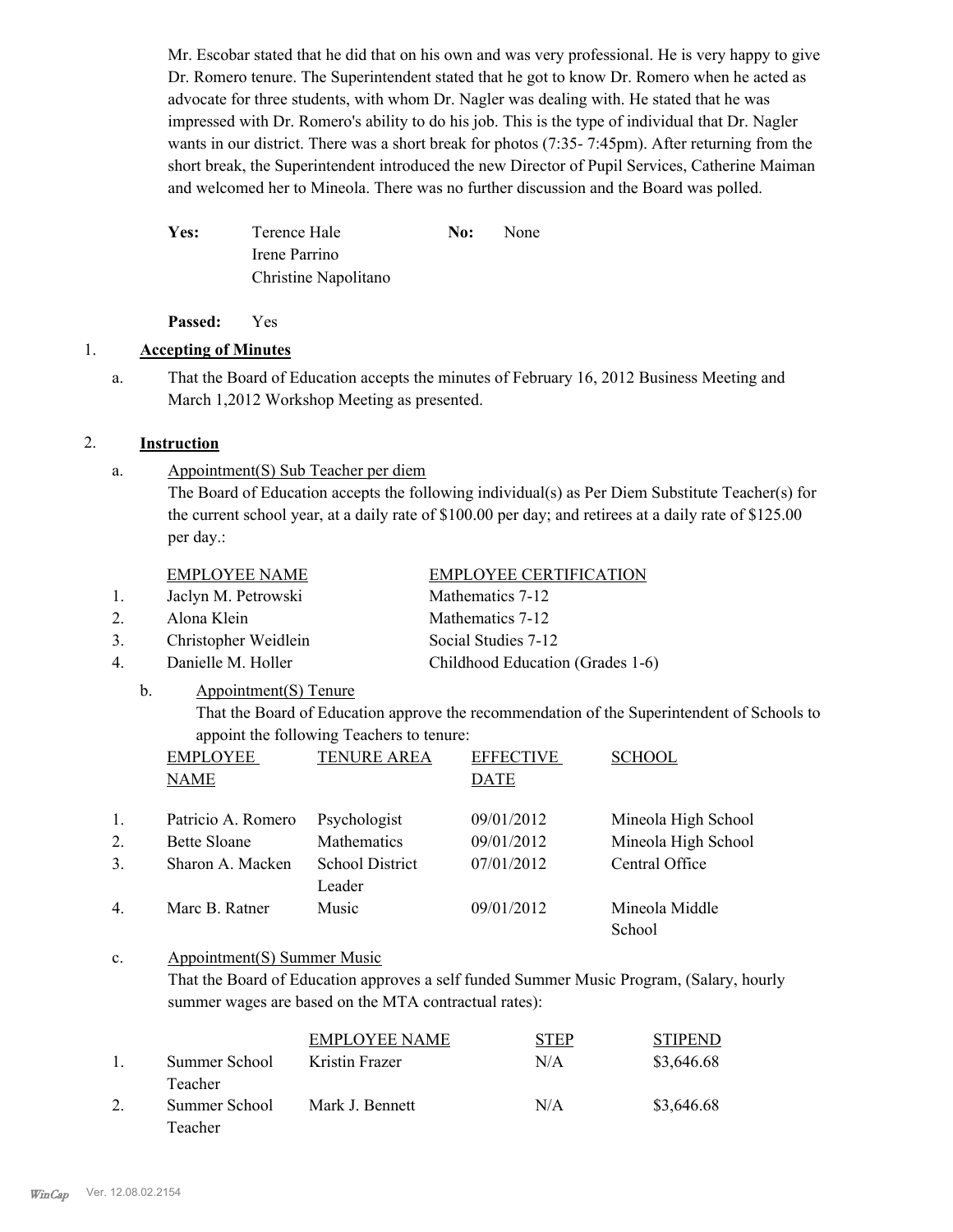|               | EMPLOYEE NAME    | <b>STEP</b> | <b>STIPEND</b> |
|---------------|------------------|-------------|----------------|
| Summer School | Brian E. Goldman | N/A         | \$3646.68      |
| Teacher       |                  |             |                |

# 3. **Instruction: Contracted**

a. That the Board of Education accepts the related services agreement between Nicholas Center for Autism and the Mineola UFSD for the 2012- 2013 school year.

# 4. **Civil Service**

- a. Appointments
- That the Board of Education approves the appointments of the following Summer Cleaners to begin work effective June 4, 2012 through August 17, 2012. Salary will be \$8.00 per hour. 1.
	- Michael Byrne Nicholas Moran Brandon Deady Christopher Dunlop Sean Gonzalez John Misciagno Nicholas Palma Alicia Romano Robert Steinmann
- That the Board of Education approves the appointments of the following summer workers for Mineola East effective the week of August 20, 2012 for three days and two evenings at the High School. Salary will be \$8.00 per hour. 2.

Judy Granath Rosina Sarno Jane Lapin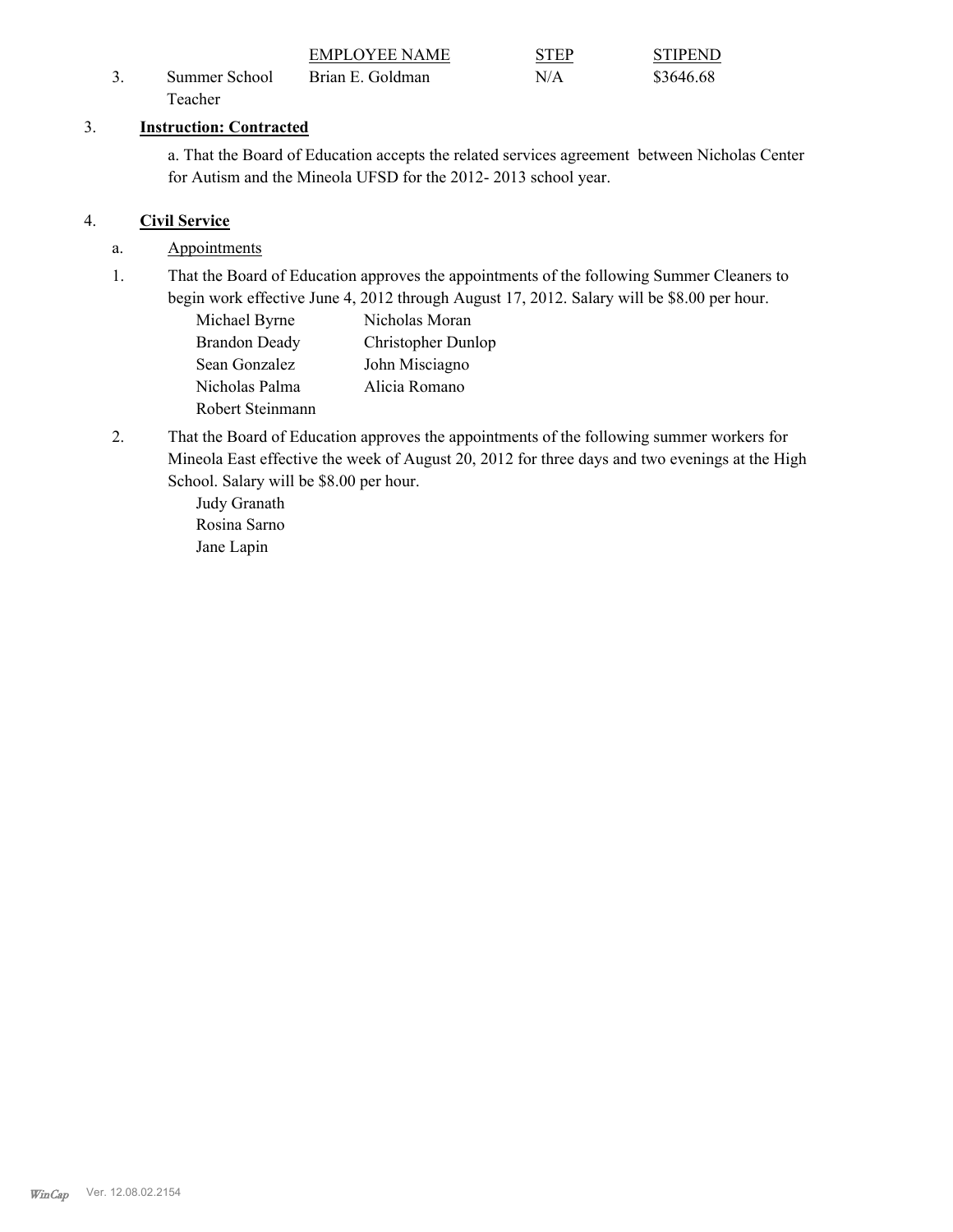### **BOCES Technology Agreement:**

# **RESOLUTION # 80 - BE IT HEREBY RESOLVED THAT** the Board of Education of the

Mineola Union Free School District to approve an agreement between Mineola Union Free School District and Nassau BOCES (Project #14-328719IP, dated June 6, 2012) to find that:

- (i) the use of the Equipment and the District's participation in the Learning Technology Project Planning and Administrative project is essential to the District's proper, efficient and economic operation of its education program to be supported by the Equipment, and is necessary to maintain the District's educational program; and that
- (ii) the expenses arising under this Agreement constitute ordinary contingent expenses necessary for providing educational services and the transaction is in the best financial interests of the School District because it enables the District to utilize the equipment in a cost effective and economic manner.

AND TO APPROVE AN ASSIGNMENT OF CO-SER AGREEMENT BETWEEN THE MINEOLA UNION FREE SCHOOL DISTRICT AND THE BOARD OF COOPERATIVE EDUCATIONAL SERVICES OF NASSAU COUNTY ARISING UNDER THE AGREEMENT FOR TECHNOLOGY PROGRAM PROJECT #14-328719IP TO REPLACE OBSOLETE COMPUTER EQUIPMENT AT Mineola High School, Mineola Middle School, Hampton Street Elementary School, JACKSON AVENUE ELEMENTARY SCHOOL, MEADOW DRIVE ELEMENTARY SCHOOL, WILLIS AVENUE SCHOOL AND TO AUTHORIZE THE BOARD PRESIDENT TO SIGN THE APPROPRIATE ASSIGNMENT AND SUCH OTHER DOCUMENTS AND AGREEMENTS AS MAY BE NECessarY TO EFFECT THE TRANSACTION SUBJECT TO LEGAL COUNSEL REVIEW.

**Motion:** Terence Hale **Second:** Irene Parrino

**Discussion:** The Superintendent stated that we are on 5 year cycle to replace equipment**.** The I Pads cost \$50,000. He discussed the plan for technology in the classrooms. For K- 4, each class will have a computer center and students will work on the equipment. The eno boards from Willis Avenue will be re-used throughout the district (the Superintendent displayed a chart of redeployment of equipment from Willis Avenue). Dr. Nagler stated that the focus on the use of technology is to tailor work for the students; utilizing success maker, compass learning and E-Spark. The Superintendent added that he would like to see all homework individualized according to the child's needs. The focus is on achievement. There was no further discussion.

| Yes: | Terence Hale         | No: | None |  |
|------|----------------------|-----|------|--|
|      | Irene Parrino        |     |      |  |
|      | Christine Napolitano |     |      |  |

**Passed:** Yes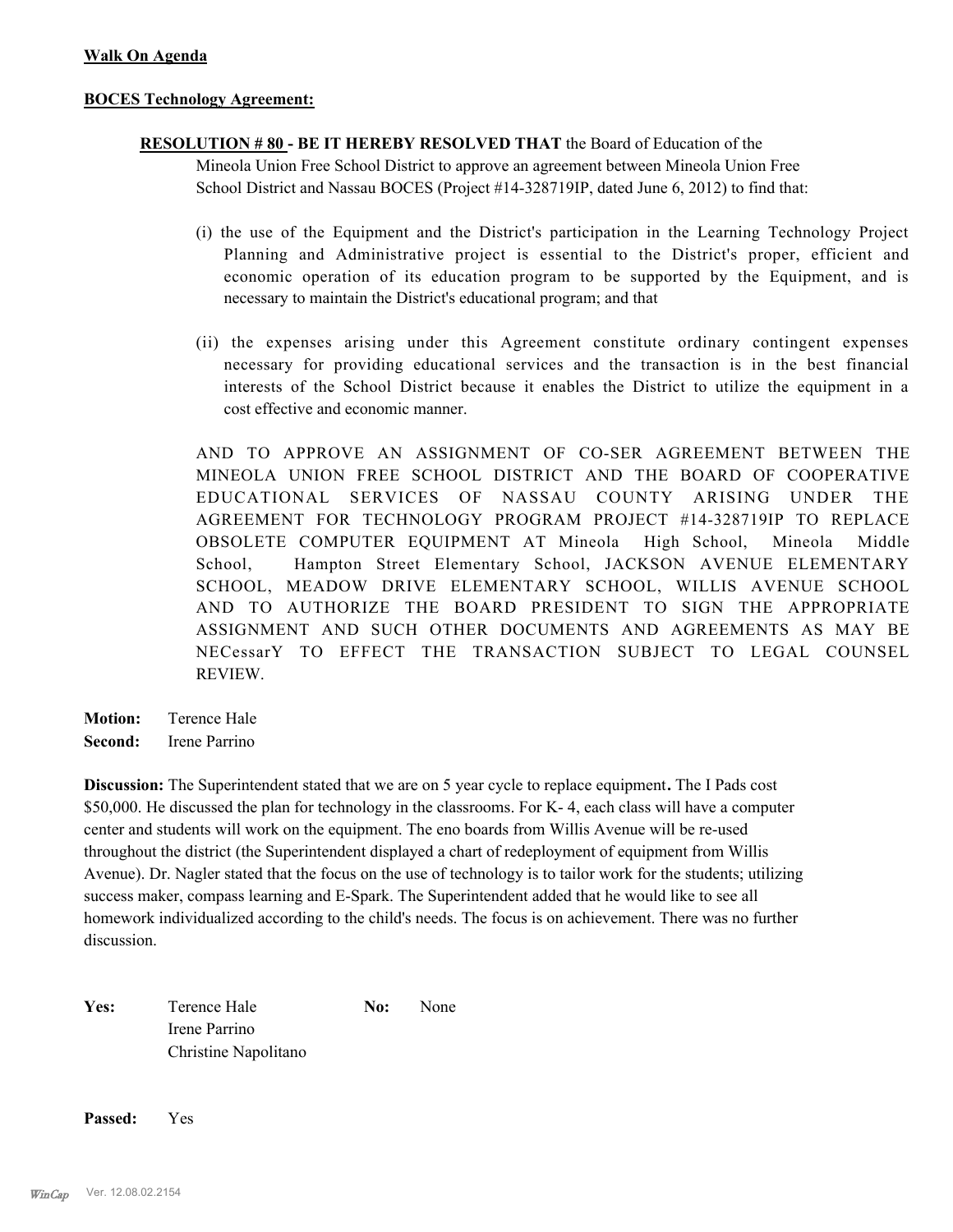### **J. Superintendent's Report**

The Superintendent introduced Mr. Matt Gaven to introduce the two new proposed policies. Mr. Gaven stated that counsel recommends that the Board adopts two policies related to DASA (Dignity for All Students Act): DASA policy and Civility, Citizenship, and Character Education. It is also recommended that the board rescinds the current Policy #0115 Harassment and Bullying which is not in compliance with the DASA requirements. The DASA policy is intended to create a school environment that is free from discrimination and harassment. This policy includes: defintion of terms; good faith reporting; guidelines for complaint investigation; remedial measures including corrective instruction, staff development and the use of systematic research based preventive programs**;** Dignity Act Coordinators and Essential Partners clause. The next policy, Civility, Citizenship and Character Education, requires the BOE to provide students in K- 12 with instruction on civility, citizenship and character education. Mr. Gaven stated that the district is in good shape currently and utilizes the following programs already: in the primary grades- the Great Body Shop, CAPS- Bully Prevention, and bucket fillers; at the Middle School - R.O.C.K.- recognizing outstanding character in kids; at the High School- Increase the Peace, Anti-Bullying program- student initiative, Rachel's Challenge, and the Student Service Center. Mr. Gavin stated for the Codes of Conduct revisions should occur once per year and should be posted on the website. He stated that revisions should include: plain language summary of DASA, a description of education programs related to character ed and tolerance and a description of district responses to acts of discrimination or harassment in a school setting. According Mr. Gaven the following tasks have been completed: adapted recommended policies; revised code of conduct; identified DASA coordinators; identified character education programs already in place; and Conducted Professional Development with Administrators- summer 2011 and follow -up summer 2012. Mr. Gaven stated that the following is the DASA to do list: adopt the policies; post code of conduct in July; appoint DASA cocoordinators for each building in July; conduct student assemblies in September; annual report on incidents of discrimination or harassment (this reporting system has yet to be devised by NYSED); conduct staff development session and distribute plain language and age-appropriate student summary of the code of conduct. Mr. Gaven stated that the following are unresolved issues as of today: the reporting system and Professional Development providers sanctioned by SED.

The Superintendent stated that we must consider how we measure the effectiveness of instruction for the children. Mr. Gaven stated that one suggestion would be to have the children complete a survey. The Superintendent added that these policies would replace policy #0115 Harassment and Discrimination that was adopted last year and upon adoption of the new policies, it would be repealed. Mr. Gaven stated that the overall intent of policy #0115 was the same however, this policy is more specific. He stated that there is a component that involves the parent and they have discussed ways to educate parents. One suggestion could be a presentation at back to school night. Mr. Hale asked about the sexual harassment policy and the Superintendent stated the policy will remain in effect. Ms. Parrino asked will reporting take place for all issues. The Superintendent stated that this is difficult because people interpret things differently. Mr. Gaven stated that the State is grappling with how things should be reported. Dr. Nagler stated that it will be a long time before everyone is on the same page regarding reporting. Mr. Hale stated that he feels we are ahead of the game.

The Superintendent stated that he had one item to discuss. He gets approached by many companies to try their products and recently Sussman Sales showed him, my-on- an electronic library for any device with 2500 ebooks. Dr. Nagler thought that this may be a nice way to do summer reading as it gives the reading selection and has reading comprehension assessments afterwards. He stated that the librarians liked it. Students would get a password and would try the program in the summer. Dr. Nagler stated that it would be free to continue to use in the fall. This could be used on any device that the families have at home. He stated that a letter was sent home and a new letter will be sent explaining the program and providing families with a password to try out the program. The Superintendent stated that there just two other announcements: the Senior Prom is